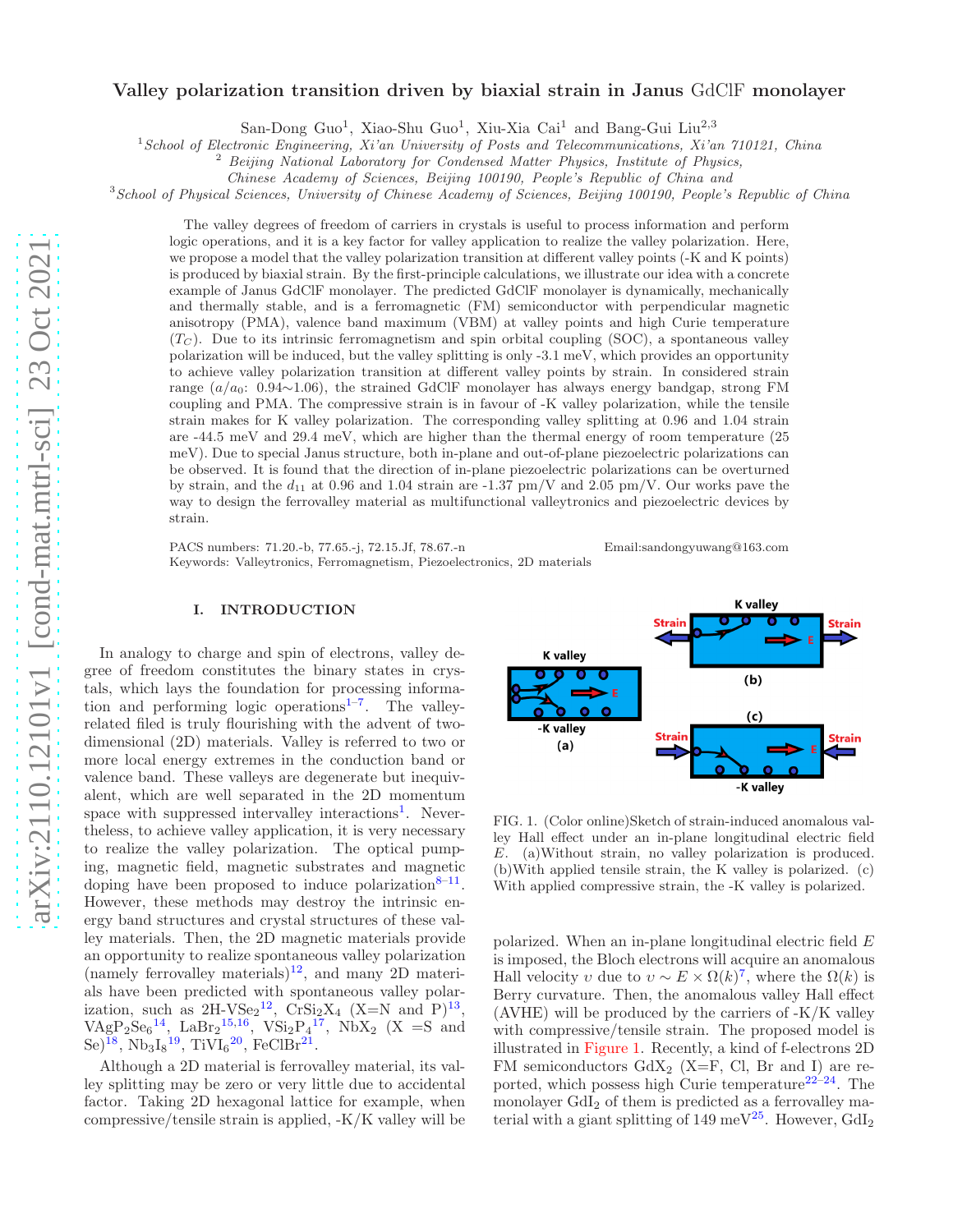

FIG. 2. (Color online)The (a) top view and (b) side view of crystal structure of Janus monolayer GdClF, and the black frame represents the rhombus primitive cell. (c) The phonon dispersions of Janus monolayer GdClF using GGA+U. (d) The FM and AFM energies of Janus monolayer GdClF as a function of lattice constants a with rectangle supercell. (e) The variation of free energy of Janus monolayer GdClF as a function of simulation time. Insets show the final structures of Janus monolayer GdClF after 5 ps at 300 K (top view  $(f)$  and side view  $(g)$ ).

possesses in-plane magnetic anisotropy, not PMA<sup>23,24</sup>. Because the pace group of  $GdX_2$  (X=F, Cl, Br and I) is  $P\bar{6}m2$ , the generators of this space group are threefold rotational symmetry along the z direction, out-of-plane mirror symmetry and in-plane mirror symmetry. The inplane magnetization preserves the symmetry, and so the in-plane magnetic calculations with SOC show that the energies of  $-K$  and K valleys remain almost degenerate<sup>26</sup>. The out-of-plane magnetization violates the out-of-plane mirror symmetry, the SOC effect will remove the degeneracy of -K and K valleys<sup>26</sup>. To make  $GdI<sub>2</sub>$  monolayer become polarized, an external out-of-plane magnetic field should be applied. Among  $GdX_2$  (X=F, Cl, Br and I) monolayers, the easy axis of monolayer  $GdF_2$  and  $GdCl_2$ are along the out-of-plane direction<sup>22,24</sup>. For  $GdCl<sub>2</sub>$ , the K valley is polarized with the valley splitting of 42.3 meV, and the polarized valley is at -K point with valley splitting of 47.6 meV for  $GdF_2^{22}$ . A compressive strain can decrease the valley splitting of  $GdCl<sub>2</sub>$ , and the polarized valley changes from K point to -K point at about 0.963  $strain<sup>22</sup>$ .

In light of these factors about monolayer GdF<sup>2</sup> and GdCl<sup>2</sup> mentioned above, the Janus monolayer GdClF may be a ferrovalley material with negligible valley splitting. In consideration of Janus monolayer MoSSe from  $MoS<sub>2</sub><sup>27,28</sup>$ , the Janus monolayer GdClF can be synthesized experimentally with similar synthetic technology

based on GdCl<sub>2</sub> monolayer. The broken space inversion symmetry allows GdClF monolayer to become piezoelectric. In this work, we mainly investigate the strain effects on valley physics and piezoelectric properties of monolayer GdClF by the first-principles calculations. The Gd-ClF monolayer is demonstrated to be a room temperature ferrovalley material with very little valley splitting. The compressive strain can enhance splitting of -K valley polarization, while the tensile strain can improve the splitting of K valley polarization. From compressive strain to tensile one, the strain can overturn in-plane piezoelectric polarizations. Our works provide a potential 2D materials to achieve polarization of different valleys tuned by strain.

The rest of the paper is organized as follows. In the next section, we shall give our computational details and methods. In the next few sections, we shall present structure and stability, electronic structure and valley properties, and piezoelectric properties of Janus monolayer GdClF. Finally, we shall give our conclusions.

### II. COMPUTATIONAL DETAIL

We perform the spin-polarized first-principles calculations within density functional theory  $(DFT)^{29}$ , as implemented in  $VASP$  code<sup>30–32</sup> within the projector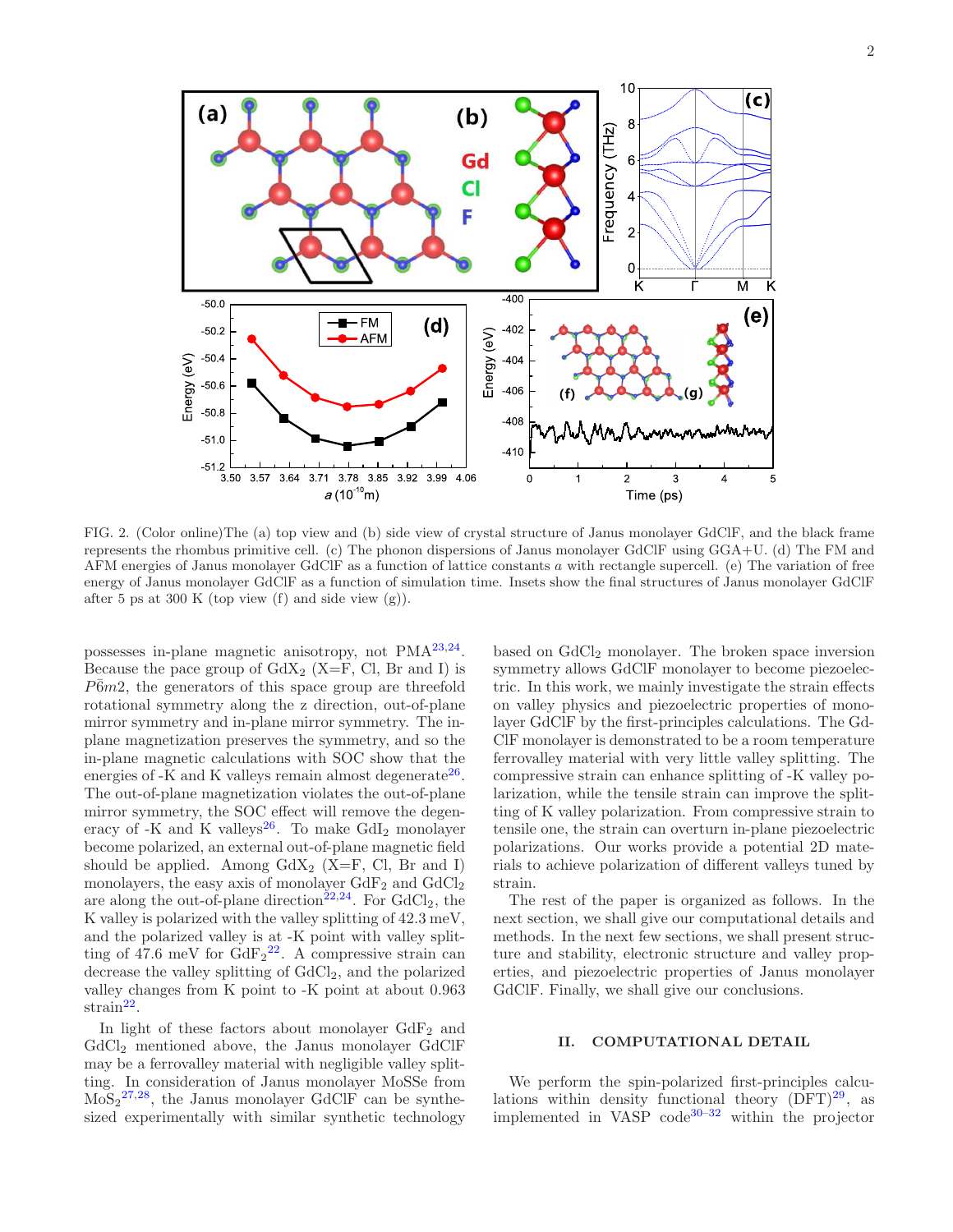

FIG. 3. (Color online)The normalized magnetic moment (S) and auto-correlation of Janus monolayer GdClF as a function of temperature.

augmented-wave (PAW) method. The generalized gradient approximation of Perdew-Burke-Ernzerhof (PBE-GGA) functional is adopted as the exchange-correlation functional. The kinetic energy cutoff and total energy convergence criterion is set to 500 eV and  $10^{-8}$  eV, respectively. For optimized convergence criterion, less than  $\overline{0.0001}$  eV. $\overline{\text{A}}^{-1}$  for force on each atom is used for atomic coordinates. To avoid adjacent interactions, the vacuum space along the out-of-plane direction is set to more than 18 Å. We use  $18\times18\times1$  Monkhorst-Pack k-point mesh to sample the Brillouin zone for calculating electronic structures and elastic properties, and  $10\times20\times1$  Monkhorst-Pack k-point mesh for piezoelectric calculations. To account for the localized nature of  $4f$  orbitals of Gd atoms, a Hubbard correction  $U_{eff}$ =4 eV<sup>24</sup> is employed within the rotationally invariant approach proposed by Dudarev et al, and the SOC is incorporated for investigation of valley properties.

The elastic stiffness tensor  $C_{ij}$  and piezoelectric stress tensor  $e_{ij}$  are calculated by using strain-stress relationship (SSR) and density functional perturbation theory  $(DFPT)$  method<sup>34</sup>, respectively. The 2D elastic coefficients  $C_{ij}^{2D}$  and piezoelectric stress coefficients  $e_{ij}^{2D}$  have been renormalized by  $C_{ij}^{2D} = L_z C_{ij}^{3D}$  and  $e_{ij}^{2D} = L_z e_{ij}^{3D}$ , where the  $L_z$  is the length of unit cell along z direction. The interatomic force constants (IFCs) of monolayer GdClF are calculated within finite displacement method, and the  $5\times5\times1$  supercell is used with FM ordering. Based on the harmonic IFCs, phonon dispersion spectrum is attained by the Phonopy code<sup>35</sup>. We use a  $40\times40$  supercell and  $10^7$  loops to performe the Monte Carlo (MC) simulations, as implemented in Mcsolver  $code^{36}$ . The ab initio molecular dynamics (AIMD) simulations using NVT ensemble are performed with a supercell of size  $4 \times 4 \times 1$  for more than 5000 fs with a time step of 1 fs.

### III. STRUCTURE AND STABILITY

The top and side views of crystal structures of the Janus GdClF monolayer are shown in Figure 2 (a and b). The GdClF monolayer consists of Cl-Gd-F sandwich layer, and each Gd atom is surrounded by three Cl and three F atoms forming a triangular prism. The Janus monolayer GdClF can be constructed by replacing one of two Cl  $(F)$  layers with F  $(Cl)$  atoms in  $GdCl_2$   $(GdF_2)$ monolayer. Due to missing out-of-plane mirror symmetry, the GdClF monolayer (space group No.156) has lower symmetry compared with  $GdCl<sub>2</sub>/GdF<sub>2</sub>$  monolayer (space group No.187). Figure 2 (d) shows the energies of antiferromagnetic (AFM) and FM states with rectangle supercell (FIG.1 of electronic supplementary information  $(ESI)$ ) as a function of lattice constants a, which implies that the FM order is the most stable magnetic state. The optimized lattice constants with FM order is 3.61 Å, which is between ones of  $GdCl_2$  and  $GdF_2^{22,24}$ . Due to the different atomic sizes and electronegativities of Cl and F atoms, the GdClF monolayer shows the inequivalent Gd-Cl and Gd-F bond lengths (Cl-Gd-Cl and F-Gd-F bond angles), giving rise to a built-in electric field. The corresponding values are  $2.772 \text{ Å}$  and  $2.428 \text{ Å}$  (81.27 $^{\circ}$  and  $96.02^{\circ}$ ).

The magnetic anisotropy energy (MAE) can be used to describe magnetic anisotropy of 2D materials, which plays a important role to realize the long-range magnetic ordering. The  $GdBr<sub>2</sub>$  and  $GdI<sub>2</sub>$  monolayers possess inplane magnetic anisotropy, but the direction of the easy axis of  $GdCl<sub>2</sub>$  and  $GdF<sub>2</sub>$  monolayers are out-of-plane (zaxis)<sup>22–24</sup>. By considering SOC interaction, the MAE is defined by  $E_{MAE} = E_{(100)}E_{(001)}$ , and the corresponding value is 139  $\mu$ eV/Gd. The positive value means that the easy axis of monolayer GdClF is perpendicular to the plane, possessing PMA, as expected.

The Curie temperature  $T_C$  is a key parameter for the practical applications. The  $T_C$  of monolayer GdClF is estimated by using the Wolf MC algorithm based on the Heisenberg model. The spin Heisenberg Hamiltonian can be expressed as:

$$
H = -J \sum_{i,j} S_i \cdot S_j - A \sum_i (S_i^z)^2 \tag{1}
$$

in which  $S_i$  and  $S_j$  are the spin vectors of each atom, and  $S_i^z$  is the spin component parallel to the z direction, and J is the nearest neighbor exchange parameter, and A represents MAE. The energies  $(E_{FM}$  and  $E_{AFM}$ ) of FM and AFM configurations of monolayer GdClF with rectangle supercell can be written as:

$$
E_{FM} = E_0 - 6J|S|^2 - 2A|S^2| \tag{2}
$$

$$
E_{AFM} = E_0 + 2J|S|^2 - 2A|S^2| \tag{3}
$$

where  $E_0$  is the total energy of systems without magnetic coupling, and  $|S|$  ( $|S|=4$  for Gd atoms) is the total spin.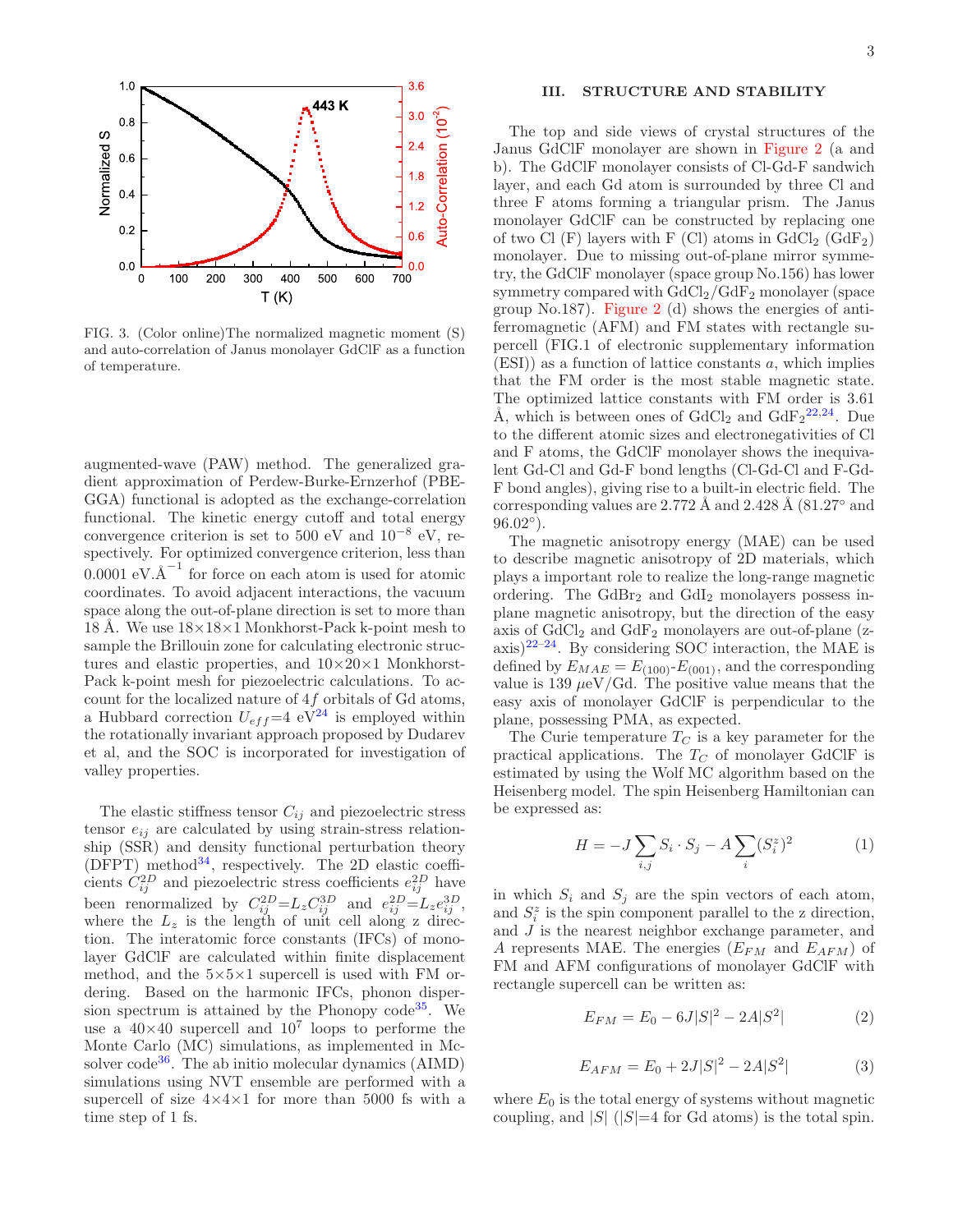

FIG. 4. (Color online) The energy band structures of Janus monolayer GdClF (a) without SOC; (b) and (c) with SOC for magnetic moment of Gd along the positive and negative z direction, respectively. The (d), (e) and (f) are enlarged views of the valence bands near the Fermi level for (a), (b) and (c). The blue (red) lines represent the band structure in the spin-up (spin-down) direction for (a).



FIG. 5. (Color online) For monolayer GdClF, the Gd-d-orbital characters of energy bands using GGA for spin-up direction.

The nearest neighbor exchange parameter J is calculated as:

$$
J = \frac{E_{AFM} - E_{FM}}{8|S|^2} \tag{4}
$$

The calculated J is 2.244 meV based on  $E_{AFM}$ - $E_{FM}$ =287.236 meV with rectangle supercell. The normalized magnetic moment and auto-correlation of monolayer GdClF vs temperature are shown in Figure 3, and the predicted  $T_C$  is about 443 K. In ref.<sup>24</sup>, the calculated J of GdCl<sub>2</sub> monolayer is 1.068 meV based on  $E_{AFM}$ - $E_{FM}$ =136.8 meV with rhombus primitive cell, which leads to small  $T_C$  of 224 K<sup>24</sup>.

To demonstrate the dynamical stability of GdClF monolayer, the phonon spectra without imaginary frequency modes are shown in Figure 2 (c). The free energy of Janus monolayer GdClF as a function of simulation time at room temperature is plotted Figure 2 (e), along

with final structures after 5 ps. The free energy shows little oscillation as the time increases, and there is no structural destruction or bond broken during the simulation. These mean that monolayer GdClF is dynamically and thermally stable. To check the mechanical stability of monolayer GdClF, the elastic constants is calculated. Using Voigt notation, the independent elastic constants are  $C_{11}$  and  $C_{12}$  due to hexagonal symmetry. The  $C_{11}$ and  $C_{12}$  are 62.04 Nm<sup>-1</sup> and 17.41 Nm<sup>-1</sup>, which satisfy the Born criteria of mechanical stability<sup>37</sup>:  $C_{11}>0$ and  $C_{11} - C_{12} > 0$ , confirming the mechanical stability of monolayer GdClF. The monolayer GdClF is mechanically isotropic, so its Youngs moduli  $C^{2D}$ , shear modulus  $G^{2D}$ and Poisson's ratios  $\nu^{2D}$  can simply be written as<sup>37</sup>:

$$
C^{2D} = \frac{C_{11}^2 - C_{12}^2}{C_{11}}\tag{5}
$$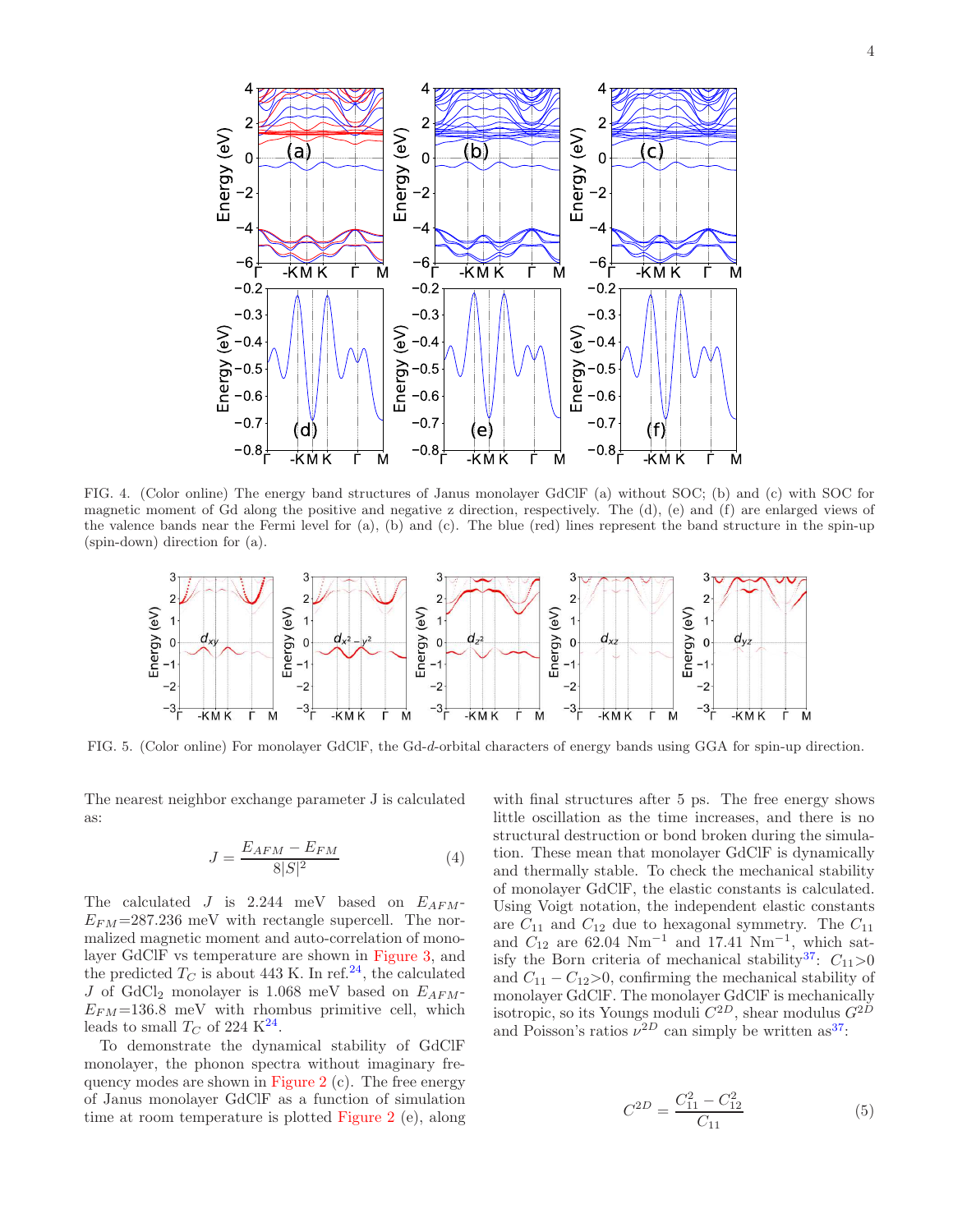

FIG. 6. (Color online) Calculated Berry curvature distribution of Janus monolayer GdClF in the 2D Brillouin zone at 0.96, 1.00 and 1.04 strains.



FIG. 7. (Color online) (Top) The energy difference between the AFM and FM states  $(\Delta E)$  and (Bottom) MAE as a function of the applied biaxial strain  $a/a_0$  for Janus monolayer GdClF.

$$
G^{2D} = C_{66} = \frac{C_{11} - C_{12}}{2} \tag{6}
$$

$$
\nu^{2D} = \frac{C_{12}}{C_{11}}\tag{7}
$$

The calculated results show that Young's moduli  $C_{2D}$ , shear modulus  $G_{2D}$  and Poisson's ratio  $\nu$  of GdClF monolayer are  $57.15 \text{ Nm}^{-1}$ ,  $22.32 \text{ Nm}^{-1}$  and 0.281, respectively. The  $C_{2D}$  is less than those of many 2D materials $38,41-45$ , which means that GdClF monolayer can be easily tuned by strain.

# IV. ELECTRONIC STRUCTURE AND VALLEY PROPERTIES

At absence of SOC, the spin-polarized band structure of monolayer GdClF is shown in Figure 4 (a,d). It is found that GdClF monolayer is an indirect band gap semiconductor with VBM and conduction band minimum (CBM) provided by the spin-up and spin-dn, and they locate at the K and  $\Gamma$  symmetry points with the gap value of 1.025 eV. This means that GdClF monolayer is a bipolar magnetic semiconductor with 100 % spin-polarized currents with inverse spin-polarization direction for electron or hole doping. The monolayer Gd-ClF may be a potential ferrovalley material due to degenerate energy extremes of K and -K high-symmetry points in the valence band (Figure 4 (d)). The Gd- $d$ orbital characters of energy bands for spin-up direction are plotted in Figure 5. It was clearly seen that the VBM is predominantly contributed by  $d_{x^2-y^2}$  and  $d_{xy}$  orbitals, which is very important to produce valley polarization<sup>12</sup>, when the SOC is included.

With SOC, the energy band structures of monolayer GdClF with magnetic moment of Gd along the positive and negative out-of-plane direction are also plotted in Figure 4 (b,e and c,f). The SOC effect can induce valley polarization in uppermost valence band (UVB), which is due to the intra-atomic interaction  $L \cdot S$  $(\hat{H}_{SOC}^{0} + \hat{H}_{SOC}^{1} = \lambda \hat{L} \cdot \hat{S})$ , where  $\hat{L}$  and  $\hat{S}$  represent the orbital angular moment and spin angular moment, respectively. The  $\hat{H}_{SOC}^{0}$  represents the interaction between the same spin states, which dominates the  $\hat{L} \cdot \hat{S}$ . Due to the magnetic exchange interaction, the opposite spin states interaction  $(\hat{H}^1_{SOC})$  can be ignored. The  $\hat{H}^0_{SOC}$  can be expressed as  $12,21$ :

$$
\hat{H}_{SOC}^{0} = \lambda \hat{S}_{z} \cdot (\hat{L}_{z} \cos \theta + \frac{1}{2} \hat{L}_{+} e^{-i\phi} \sin \theta + \frac{1}{2} \hat{L}_{-} e^{+i\phi} \sin \theta)
$$
\n(8)

The  $\theta$  and  $\phi$  are the polar angles of spin orientation, which are defined in FIG.1 of ESI. Because the MAE is out-of-plane  $(\theta = 0^{\circ}), \hat{H}_{SOC}^{0}$  can be simplified as:

$$
\hat{H}_{SOC}^{0} = \alpha \hat{L}_{z} \tag{9}
$$

The Equation 9 suggests that the Hamiltonian  $\hat{H}_{SOC}^{0}$  re-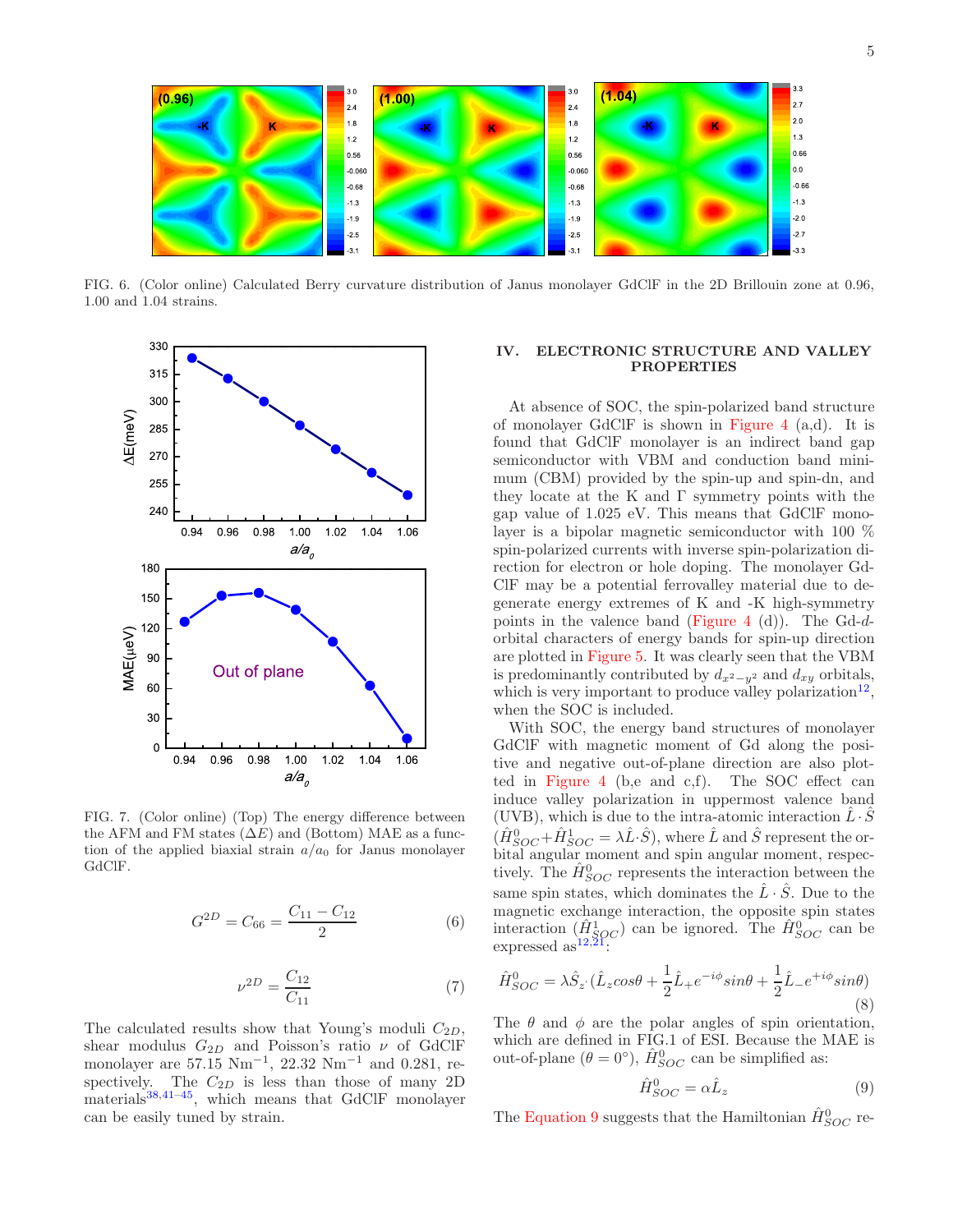

FIG. 8. (Color online) The strained energy band structures of Janus monolayer GdClF with  $a/a_0$  from 0.94 to 1.06 by using GGA+SOC.

lies on the orbital angular momentum  $\hat{L}_z$ . The group symmetry of the wave vector at K and -K points is  $C_{3h}$ , and the basis functions can be expressed  $as^{12,21}$ :

$$
|\phi_{\nu}^{\tau}\rangle = \sqrt{\frac{1}{2}}(|d_{x^2-y^2}\rangle + i\tau|d_{xy}\rangle) \tag{10}
$$

where the subscript  $\nu$  and  $\tau$  represent valence bands and the valley index ( $\tau = \pm 1$ ). Based on the basis functions, the energy levels of the VBM at K and -K valleys can be expressed as:

$$
E_{\nu}^{\tau} = \langle \phi_{\nu}^{\tau} | \hat{H}_{SOC}^{0} | \phi_{\nu}^{\tau} \rangle \tag{11}
$$

Then, the valence energy difference  $\Delta E_{\nu}$  of valley at -K and K points (valley splitting) can be expressed as:

$$
\Delta E_{\nu} = E_{\nu}^{K} - E_{\nu}^{-K} = 4\alpha \tag{12}
$$

The DFT calculated results show that the  $\Delta E_{\nu}$  is only -3.1 meV, which means that the energy of K valley state is lower than one of -K valley (Figure 4 (e)). By applying an external magnetic field, the valley polarization of monolayer GdClF can change from -K point to K point. The reversing magnetization of Gd atoms can simultaneously flip the spin and valley polarization, and the energy of K valley will become higher than one of -K valley (Figure 4  $(f)$ ), which suggests that the valley polarization can be tuned by the magnetization orientation. This can be explained by  $\Delta E_{\nu} = 4\alpha cos\theta^{21}$ , when considering the magnetization orientation ( $\theta$  changes from 0° to 180◦ ). When the magnetization orientation is along in-plane direction  $(\theta=90^{\circ})$ , the valley splitting will disappear ( $\Delta E_{\nu}=0$ ). So, it is a key factor for valley application

to possess PMA. The UVB related with valley polarization is separated well from other energy bands, which is very useful to manipulate valley states.

The electronic transport properties and various Hall effects are related with Berry curvature. Due to broken space inversion symmetry and exchange interaction for hexagonal systems, the carriers will attain a nonzero unequivalent Berry curvature at K and -K valleys, which can induce  $AVHE^{12}$ . The Berry curvature of GdClF monolayer is calculated directly from the calculated wave functions based on Fukui's method $46$ , as implemented in the VASPBERRY code. The calculated Berry curvature distribution in the 2D Brillouin zone with SOC for magnetic moment of Gd along the positive z direction is plotted in Figure 6. It is found that the Berry curvatures of K and -K valleys have opposite signs, and the absolute values are different, giving rise to the typical valley contrasting properties.

For GdCl<sub>2</sub> monolayer, a compressive strain can reduce the valley splitting, and the valley splitting will change sign at about 0.963 strain<sup>22</sup>. The valley splitting  $\Delta E_{\nu}$ of unstrained GdClF is very small, which provides a possibility to achieve valley polarization at different valley points by tensile and compressive strains. We use  $a/a_0$ to simulate the biaxial strain, where  $a$  and  $a_0$  are the strained and unstrained lattice constants. The  $a/a_0<1$ means the compressive strain, and the  $a/a_0 > 1$  represents the tensile strain. Firstly, we determine the magnetic ground state of strained GdClF monolayer by the energy differences of AFM with respect to FM state vs  $a/a_0$ , which is shown in Figure 7. In considered strain range, the DFT calculated results show that the energy difference is always positive, and monotonically decreases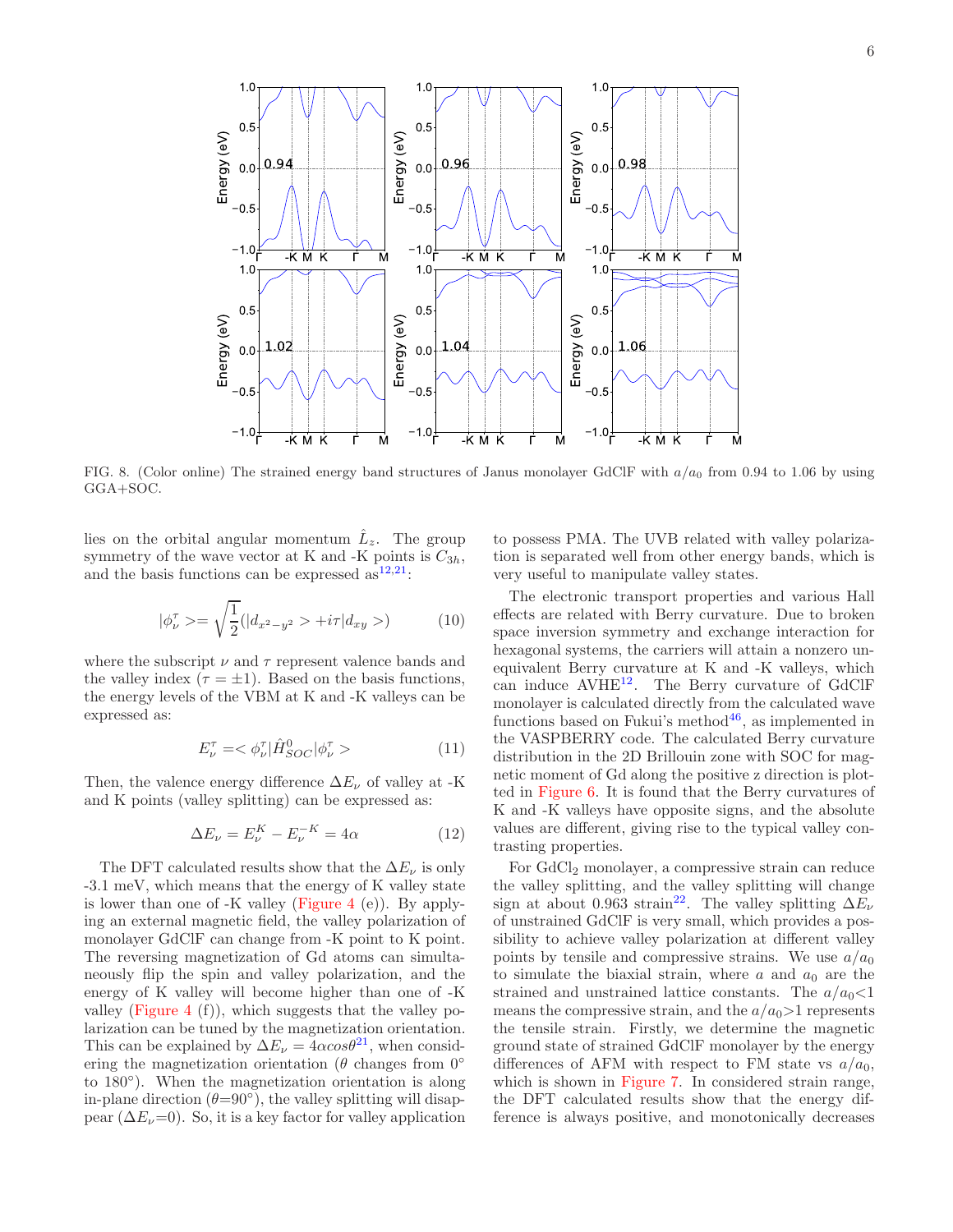

FIG. 9. (Color online) (Top) The energy band gap (Gap) and (Bottom) valley splitting as a function of the applied biaxial strain  $a/a_0$  for Janus monolayer GdClF.

with  $a/a_0$  from 0.94 to 1.06. This confirms the FM ground state of strained monolayer GdClF in considered strain range. It is found that the compressive strain can strengthen the FM coupling between Gd atoms, while the tensile strain can reduce the FM coupling. Another factor is to confirm PMA of strained GdClF monolayer to possess stable long-range magnetic ordering without external field. The MAE as a function of  $a/a_0$  is also plotted in Figure 7, which shows a decrease with increasing  $a/a_0$ . However, the MAE is always positive, which means that the easy axis of strained monolayer GdClF is always along z direction.

The energy band structures of strained monolayer Gd-ClF by using GGA+SOC are plotted in Figure 8, and the corresponding energy band gaps are shown in Figure 9. The strained monolayer GdClF is always an indirect gap semiconductor, and the CBM maintains at Γ point. For VBM, the tensile strain (about 1.06) can change it from  $K/K$  point to one point along  $(K/K)-\Gamma$ path. The energy band gap firstly increases, and then decreases, when the strain changes from compressive one to tensile one. Similar phenomenon can be found in many 2D materials<sup>39,40</sup>. The valley splitting vs  $a/a_0$  is also plotted in Figure 9. The compressive strain can make the absolute value of valley splitting become large, inducing -K valley polarization. However, the increasing tensile strain enhances the valley splitting, giving rise to

TABLE I. For monolayer  $GdF_2^{22}$ ,  $GdClF$  and  $GdCl_2^{22}$ , the elastic constants  $C_{ij}$  in Nm<sup>-1</sup>, the piezoelectric stress coef-<br>ficients  $e_{11}/e_{31}$  in  $10^{-10}$  C/m, and the piezoelectric strain coefficients  $d_{11}/d_{31}$  in pm/V.

| Name              | $C_{11}$ | $C_{12}$ | $e_{11}$        | $e_{31}$ | $d_{11}$ | $d_{31}$ |
|-------------------|----------|----------|-----------------|----------|----------|----------|
| GdF <sub>2</sub>  | 73.87    | 19.61    | 0.317           |          | 0.584    | -        |
| GdClF             | 62.04    |          | $17.41 - 0.260$ | $-0.181$ | $-0.583$ | $-0.228$ |
| GdCl <sub>2</sub> | 45.95    | 13.53    | $-0.878$        |          | $-2.708$ | -        |

K valley polarization. At moderate 0.96 and 1.04 strain, the corresponding valley splitting are -44.5 meV and 29.4 meV, which are larger than the thermal energy of room temperature (25 meV). This is very important for roomtemperature electronic device. The Berry curvature distributions of monolayer GdClF at 0.96 and 1.04 strains by using GGA+SOC are plotted in Figure 6. With increasing  $a/a_0$ , the Berry curvatures (absolute value) of two valleys increase slightly. Due to small Young's moduli  $C_{2D}$  of GdClF monolayer, the 0.96 and 1.04 strains can be easily achieved experimentally. These confirm the achievement of different valley polarization by strain.

## V. PIEZOELECTRIC PROPERTIES

The ferrovalley materials should break inversion symmetry, which means that they are piezoelectric. The piezoelectric effects of a material can be described by third-rank piezoelectric stress tensor  $e_{ijk}$  and strain tensor  $d_{ijk}$ , which can be attained from the sum of ionic and electronic parts. They are defined as:

$$
e_{ijk} = \frac{\partial P_i}{\partial \varepsilon_{jk}} = e_{ijk}^{elc} + e_{ijk}^{ion}
$$
 (13)

and

$$
d_{ijk} = \frac{\partial P_i}{\partial \sigma_{jk}} = d_{ijk}^{elc} + d_{ijk}^{ion}
$$
 (14)

Where  $P_i$ ,  $\varepsilon_{jk}$  and  $\sigma_{jk}$  are polarization vector, strain and stress, respectively. The  $e_{ijk}^{ele}/d_{ijk}^{ele}$  is clamped-ion piezoelectric coefficients, not including ionic contribution. The  $e_{ijk}/d_{ijk}$  is relax-ion piezoelectric coefficients as a realistic result.

For GdClF monolayer, it not only lacks inversion symmetry, but also breaks vertical mirror symmetry. This is different from monolayer  $GdCl<sub>2</sub>$ , whose vertical mirror symmetry still holds. These mean that the piezoelectric coefficients  $e_{11}/d_{11}$  and  $e_{31}/d_{31}$  of GdClF monolayer are nonzero. This is the same with ones of Janus monolayer MoSSe<sup>41</sup>. For 2D materials, by using Voigt notation with only considering the in-plane strain and stress<sup> $41-45$ </sup>, the piezoelectric stress, strain and elastic tensors can be re-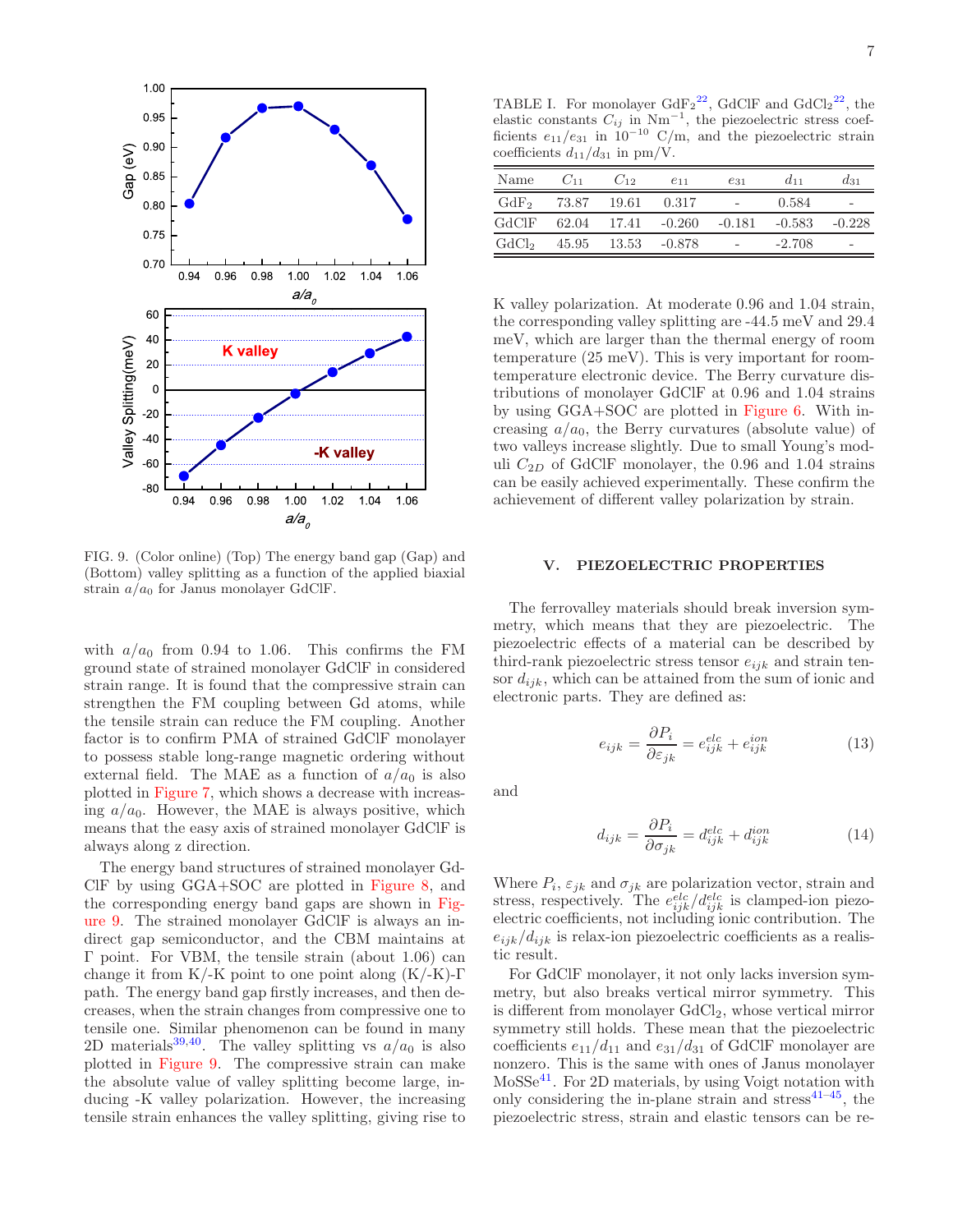

FIG. 10. (Color online) For monolayer GdClF, the piezoelectric strain coefficient  $(d_{11} \text{ and } d_{31})$  as a function of  $a/a_0$ .

duced into:

$$
e = \begin{pmatrix} e_{11} & -e_{11} & 0 \\ 0 & 0 & -e_{11} \\ e_{31} & e_{31} & 0 \end{pmatrix}
$$
 (15)

$$
d = \begin{pmatrix} d_{11} & -d_{11} & 0 \\ 0 & 0 & -2d_{11} \\ d_{31} & d_{31} & 0 \end{pmatrix}
$$
 (16)

$$
C = \begin{pmatrix} C_{11} & C_{12} & 0 \\ C_{12} & C_{11} & 0 \\ 0 & 0 & (C_{11} - C_{12})/2 \end{pmatrix}
$$
 (17)

With an imposed uniaxial in-plane strain, the in-plane and out of plane piezoelectric polarization  $(e_{11}/d_{11})$  and  $e_{31}/d_{31}\neq 0$  can be induced. However, when a biaxial in-plane strain is apllied, the in-plane piezoelectric response will be suppressed $(e_{11}/d_{11}=0)$ , but the out of plane piezoelectric polarization still can be induced  $(e_{31}/d_{31}\neq 0)$ . The  $d_{11}$  and  $d_{31}$  can be calculated by  $e_{ik} = d_{ij}C_{jk}$ :

$$
d_{11} = \frac{e_{11}}{C_{11} - C_{12}} \quad and \quad d_{31} = \frac{e_{31}}{C_{11} + C_{12}} \tag{18}
$$

The orthorhombic supercell is used to calculate the  $e_{11}/e_{31}$  of monolayer GdClF by using DFPT method. The calculated  $e_{11}/e_{31}$  is  $-0.260\times10^{-10}/-0.181\times10^{-10}$ C/m with ionic part -1.558×10<sup>-10</sup>/-0.276×10<sup>-10</sup> C/m and electronic part  $1.298 \times 10^{-10}/0.095 \times 10^{-10}$  C/m. The electronic and ionic contributions of both  $e_{11}$  and  $e_{31}$ 

have opposite signs, and the ionic part dominates the piezoelectricity. Based on Equation 18, the calculated  $d_{11}$ and  $d_{31}$  are -0.583 and -0.228 pm/V. The GdX<sub>2</sub> (X= Cl and F) monolayers have been predicted, and they possess only in-plane piezoelectricity<sup>22</sup>. The data related with elastic and piezoelectric properties of monolayer GdF2, GdClF and  $GdCl<sub>2</sub>$  are summarized in Table I. It is found that the  $d_{11}$  (absolute value) of monolayer GdClF is smaller than one of  $GdCl<sub>2</sub>$ , and is almost the same with one of  $GdF_2$ .

The strain effects on piezoelectric properties of monolayer GdClF are investigated. The elastic constants  $(C_{11},$  $C_{12}$ ,  $C_{11}$ - $C_{12}$  and  $C_{11}$ + $C_{12}$ ) and piezoelectric stress coefficients  $(e_{11}$  and  $e_{31})$  along the ionic and electronic contributions of monolayer GdClF as a function of  $a/a_0$  are plotted in FIG.2 and FIG.3 of ESI. The  $d_{11}$  and  $d_{31}$  vs  $a/a_0$  are plotted in Figure 10. In the considered strain range, all strained monolayer GdClF are mechanically stable, because the calculated elastic constants all satisfy the mechanical stability criteria<sup>37</sup>. With  $a/a<sub>0</sub>$  from 0.94 to 1.06, the  $d_{11}$  changes from negative value to positive one at about 1.015 strain, which mainly depends on  $e_{11}$ . When  $a/a_0$  is less than about 1.05, the ionic and electronic parts have opposite contributions to  $e_{11}$ . At 1.06, a very large  $d_{11}$  (6.77 pm/V) is observed, which is mainly due to superimposed contribution from the ionic and electronic parts. The  $d_{31}$  (absolute value) shows a decreasing trend with strain from compressive one to tensile one. At 0.96 and 1.04 strains, the  $d_{11}$  of monolayer GdClF are  $-1.37$  pm/V and  $2.05$  pm/V, which provides the possibility for the combination of valley properties and piezoelectricity.

### VI. CONCLUSION

In summary, we present a model for valleytronics to induce polarization of different valley points. We demonstrate our ideas by a concrete 2D material GdClF by firstprinciples calculations. Monolayer GdClF is predicted to be a FM semiconductor with a pair of valleys locating at the K and -K points, and possess PMA and high  $T<sub>C</sub>$ . Due to the intrinsic magnetic interaction and SOC, the valley splitting between K and -K valleys can be induced, but the value is very little. By imposed increasing compressive strain, the -K valley polarization is produced with enhanced valley splitting. On the contrary, the valley splitting is improved for K valley polarization, when the tensile strain increases. Additionally, the piezoelectric properties of monolayer GdClF are also studied. It is found that the strain can reverse the direction of inplane piezoelectric polarizations, when the strain changes from compressive one to tensile one. Our works predict Janus monolayer GdClF with the combination of valley properties and piezoelectricity. Moreover, the valley polarization and in-plane piezoelectric polarizations can be effectively tuned by strain. These offer a great potential application in next-generation multifunctional devices.